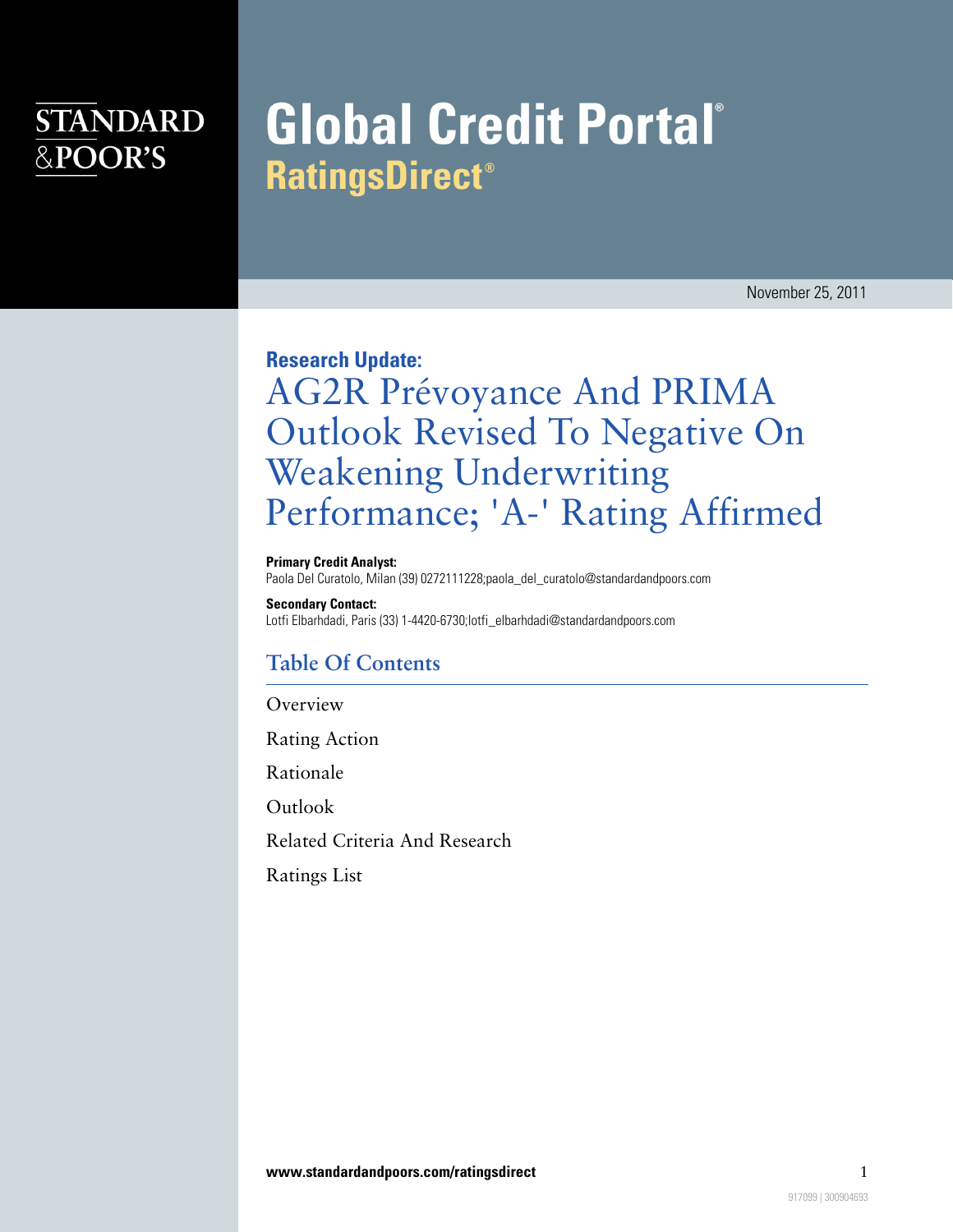#### **Research Update:**

### AG2R Prévoyance And PRIMA Outlook Revised To Negative On Weakening Underwriting Performance; 'A-' Rating Affirmed

#### <span id="page-1-0"></span>**Overview**

- We view France's AG2R Prévoyance's underwriting performance prospects as dampened because the insurer is likely to face challenges in restoring it through commensurate increases in policyholder contributions and tighter risk selection.
- We are consequently revising the outlook to negative from stable.
- We are affirming the ratings at 'A-'.
- <span id="page-1-1"></span>• The negative outlook reflects uncertainties about AG2R's ability to sufficiently shift its underwriting performance to more solid ground.

#### **Rating Action**

On Nov. 25, 2011, Standard & Poor's Ratings Services revised the outlook to negative from stable on French protection insurer AG2R Prévoyance (AG2RP), the main entity of AG2R group (AG2R) and its core subsidiary PRIMA. At the same time, Standard & Poor's affirmed the insurer financial strength and counterparty credit ratings on both companies at 'A-'.

#### <span id="page-1-2"></span>**Rationale**

The negative outlook reflects uncertainties about AG2R's ability to sufficiently turn around its underwriting performance to positive, and whether it can make a stable contribution to its earnings, particularly through tighter risk selection, increased cross subsidies within its portfolio of risks, and increased contributions from its policyholders.

We believe that the insurer's earnings generation ability will remain constrained in the medium term. We view AG2R's operating performance as having deteriorated since year-end 2010, due to its limited ability to fund rising claims experience with commensurate contribution increases and risk management actions. Exacerbating this is the cost of French pension reform, which we believe will be challenging to fully fund through increased contributions. Furthermore, we expect AG2R's underwriting earnings this year to be negative as a result of increasing claims in the accident & health (A&H) and worker's compensation/disability (WCD) segment. The long-tail WCD line, which still reports very high loss ratios, is hampering the loss ratio in A&H. The profitability of group protection is also generally limited by granular profit-sharing policies that limit cross subsidies at the company's aggregate level, which in turn limits the ability to source surpluses from this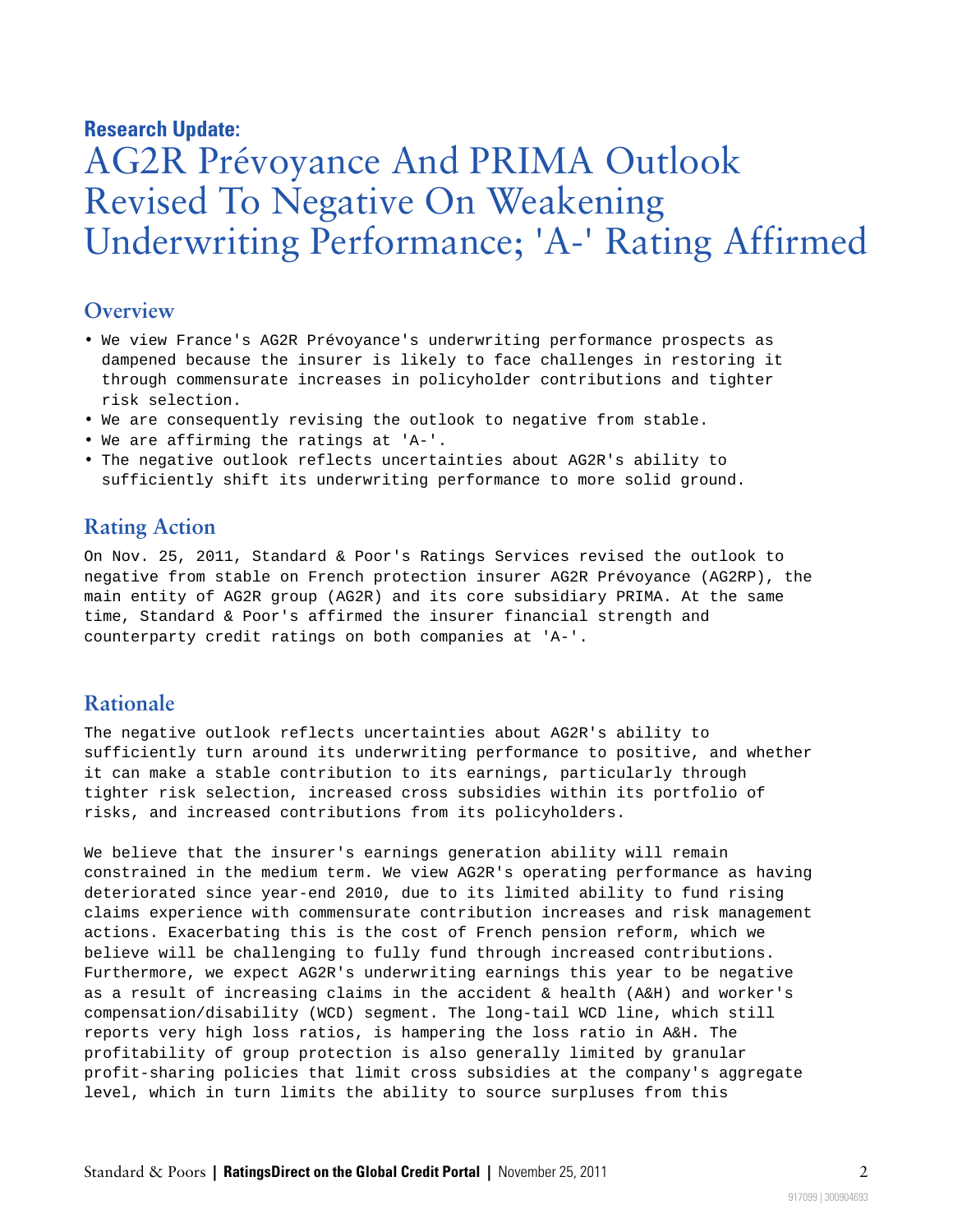business.

The ratings continue to reflect AG2R's strong competitive position and strong investment profile. Partially offsetting these factors are only good operating performance and financial flexibility.

AG2R has built a strong foothold in multiple industries thanks to its historical roots in the sectorwide agreement business ("conventions collectives"). The AG2R-La Mondiale Group is a well-recognized brand in France, covering complementary client bases and product ranges in life, savings, and A&H. However, we believe that AG2R's concentration in France and a high reinsurance cession rate partially offset its strong competitive position.

We view AG2R's investment profile as strong with manageable market and credit risks. However, we believe that a legacy of high exposure to hybrid debt issued by financial institutions hampers the company's quality of investments.

We view financial flexibility as "good" relative to its our assessment of its needs. The insurer's capital needs stem principally from organic growth, which we do not expect to be highly capital-demanding in the next two years. We believe, however, that the most important source of funding is earnings generation and retention. Therefore, AG2R's flexibility is dependent on generating strongly profitable business to maintain strong capital adequacy.

#### <span id="page-2-0"></span>**Outlook**

The negative outlook reflects uncertainties about AG2R's ability implement a tighter selection of risks, increase contributions from its policyholders, and increase the cross-subsidy benefits across its portfolio. Such challenges weigh on the insurer's possibilities to quickly and sufficiently turn around underwriting performance to positive and to ensure a stable contribution to its earnings, particularly in the current operating environment.

Our rating factors in our expectations that A&H's combined ratio--the percentage of premiums paid out in claims and expenses--would not exceed 110% in 2011 and get back to less than 105% in 2012. We expect term guarantees to remain profitable with a loss ratio at 70% by 2012. We estimate that cost ratios for A&H administration and acquisitions will remain lower than 22%. We expect AG2R to reach breakeven in 2011 and to post operating income of more than €50 million over 2012 and 2013.

We would consider lowering the ratings if the expectations above are not met. We could also lower the ratings if we were to witness a material deterioration of capital adequacy, as measured by Standard & Poor's risk-based capital model.

We could revise the outlook to stable if AG2R exceeds the expectations above through actions that have long-term and sustainable effects.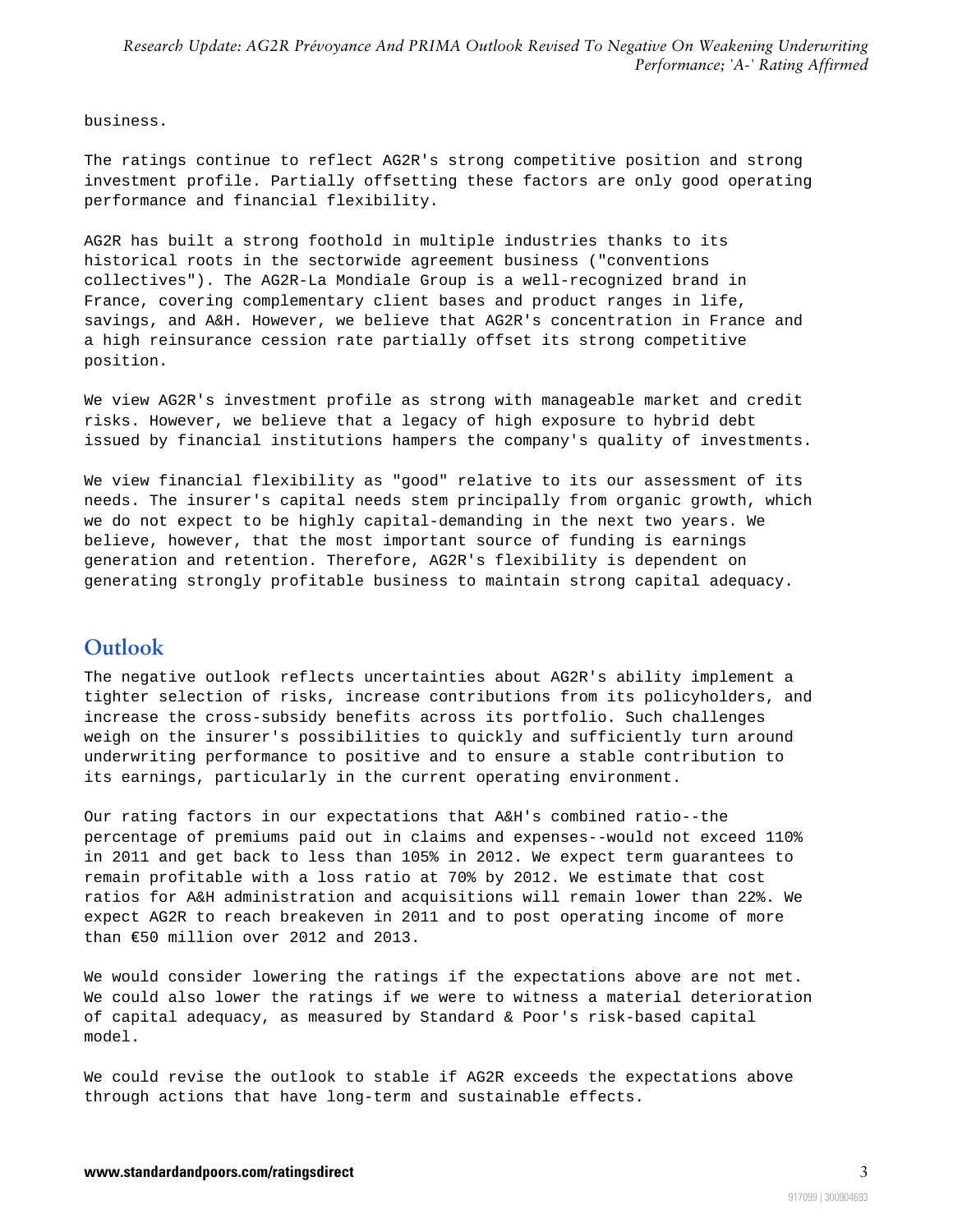### <span id="page-3-0"></span>**Related Criteria And Research**

All articles listed below are available on RatingsDirect on the Global Credit Portal, unless otherwise stated.

- Interactive Ratings Methodology, April 22, 2009
- Group Methodology, April 22, 2009
- <span id="page-3-1"></span>• Use Of CreditWatch And Outlooks, Sept. 14, 2009

#### **Ratings List**

Ratings Affirmed; CreditWatch/Outlook Action

|                            | To                | From            |
|----------------------------|-------------------|-----------------|
| AG2R Prevoyance            |                   |                 |
| PRIMA                      |                   |                 |
| Counterparty Credit Rating |                   |                 |
| Local Currency             | A-/Negative/--    | A-/Stable/--    |
| Financial Strength Rating  |                   |                 |
| Local Currency             | $A$ -/Negative/-- | $A$ -/Stable/-- |

#### **Additional Contact:**

Insurance Ratings Europe;InsuranceInteractive\_Europe@standardandpoors.com

Complete ratings information is available to subscribers of RatingsDirect on the Global Credit Portal at www.globalcreditportal.com. All ratings affected by this rating action can be found on Standard & Poor's public Web site at www.standardandpoors.com. Use the Ratings search box located in the left column. Alternatively, call one of the following Standard & Poor's numbers: Client Support Europe (44) 20-7176-7176; London Press Office (44) 20-7176-3605; Paris (33) 1-4420-6708; Frankfurt (49) 69-33-999-225; Stockholm (46) 8-440-5914; or Moscow 7 (495) 783-4009.